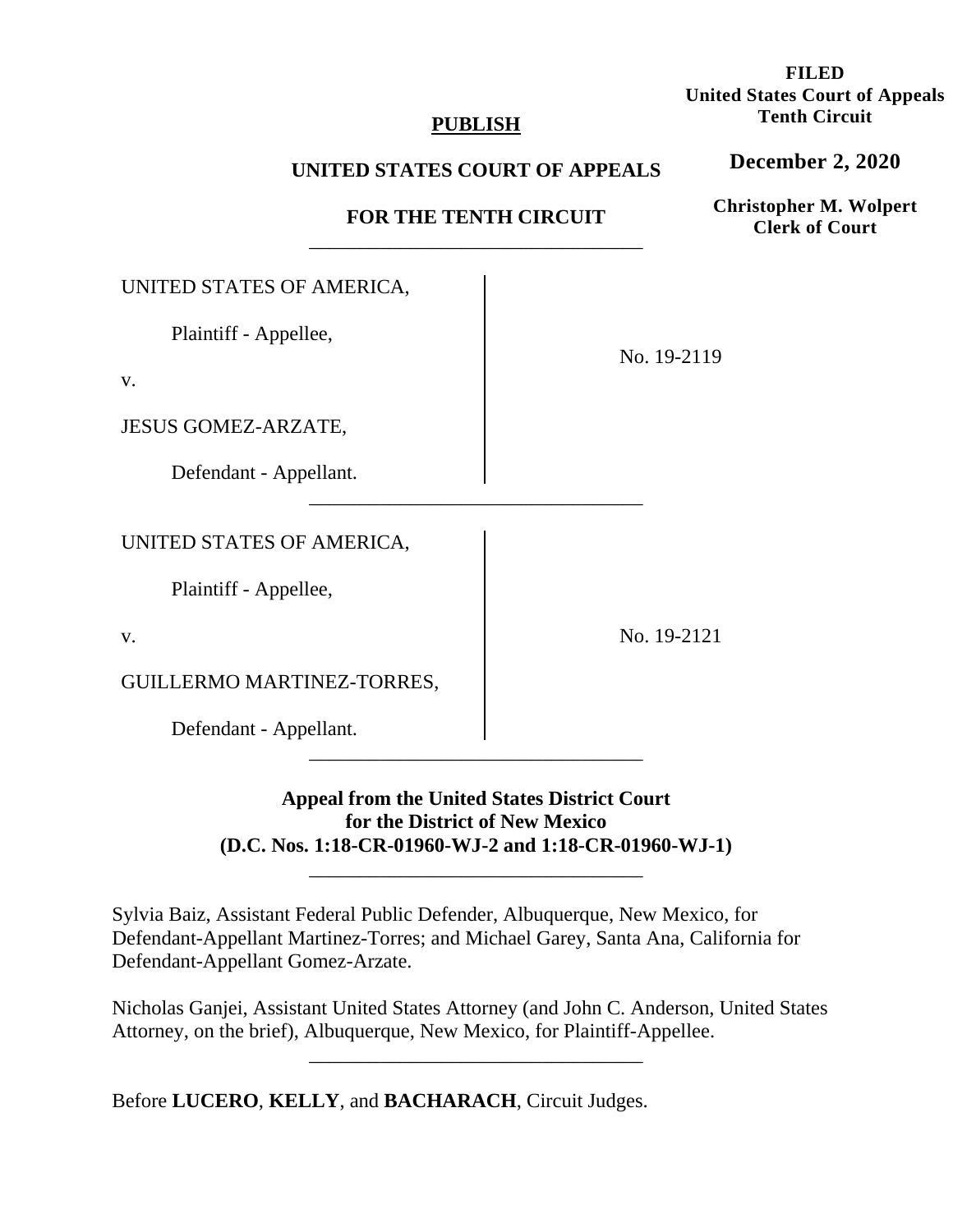**KELLY**, Circuit Judge.

Defendant-Appellants Guillermo Martinez-Torres and Jesus Gomez-Arzate entered a conditional plea of guilty to conspiracy to possess with intent to distribute methamphetamine, 21 U.S.C. § 846, 841(b)(1)(A), reserving a right to appeal the district court's denial of their motions to suppress physical evidence and statements made during a traffic stop. See United States v. Martinez-Torres, No. 1:18-cr-1960 WJ-1, 2019 WL 113729 (D.N.M. Jan. 4, 2019). Each was sentenced to 63 months' imprisonment and five years of supervised release. On appeal, they contend that their initial traffic stop was invalid, the resulting detention was unlawfully extended and without valid consent, and the deputies' search of their car exceeded the scope of consent.<sup>1</sup> We have jurisdiction under 28 U.S.C. § 1291 and we affirm.

\_\_\_\_\_\_\_\_\_\_\_\_\_\_\_\_\_\_\_\_\_\_\_\_\_\_\_\_\_\_\_\_\_

\_\_\_\_\_\_\_\_\_\_\_\_\_\_\_\_\_\_\_\_\_\_\_\_\_\_\_\_\_\_\_\_\_

#### **Background**

 On the morning of May 17, 2018, defendants were driving their vehicle (a Kia Soul) eastbound on I-40. Bernalillo County Sheriff's Deputy Joshua Mora was conducting routine traffic enforcement. He noticed the defendants' vehicle swerving within the right-hand lane and crossing over the white shoulder line twice. He also noticed that the front driver's side tire appeared to be angled or out of alignment.

<sup>&</sup>lt;sup>1</sup> We grant Mr. Gomez-Arzate's unopposed motion to incorporate Mr. Martinez-Torres' arguments pursuant to Federal Rule of Appellate Procedure 28(i).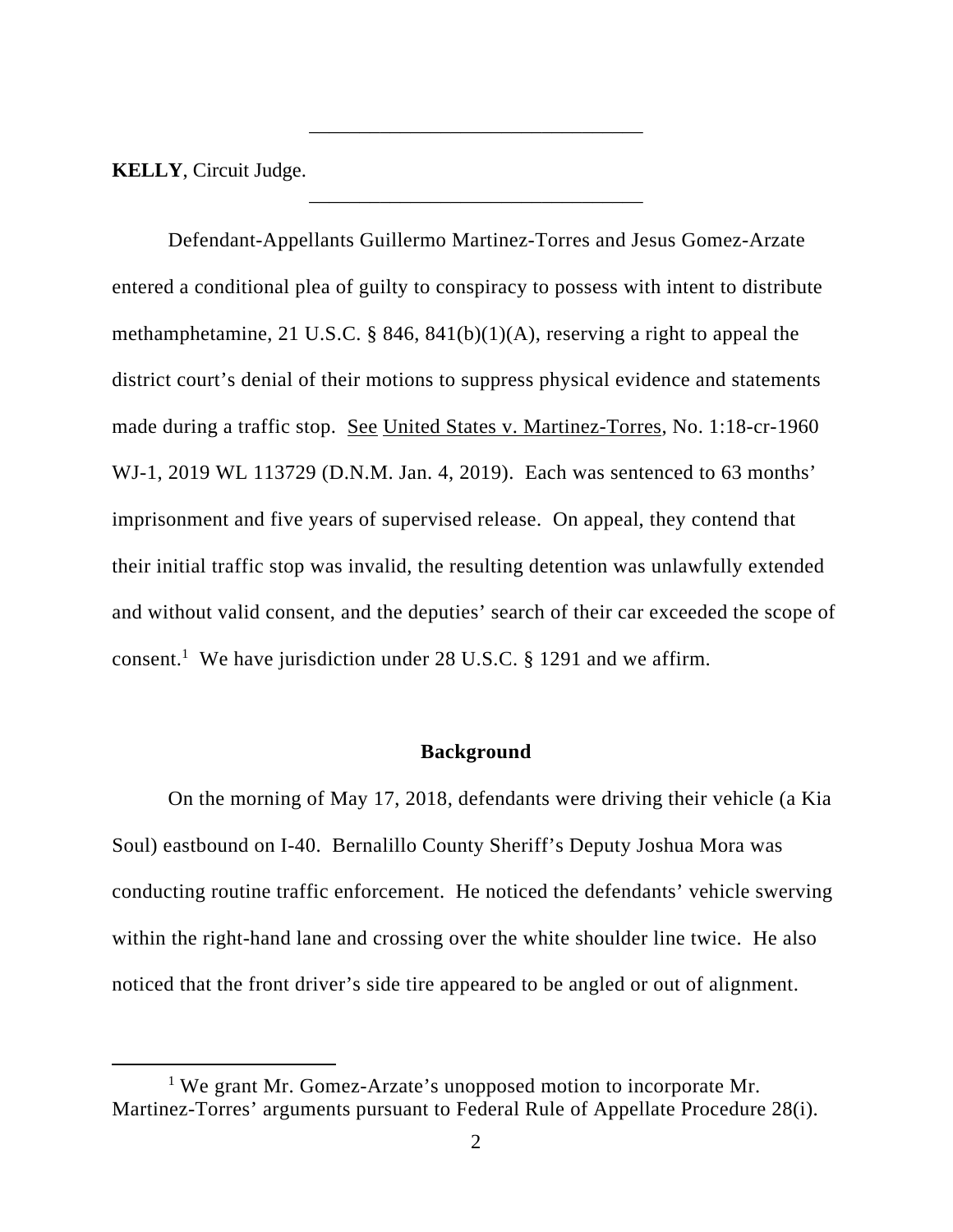After pulling the vehicle over and activating his audio recorder, Deputy Mora approached the passenger side window where Mr. Gomez-Arzate was seated. He immediately sensed a strong odor of air freshener. He attempted to explain to the defendants why he pulled them over, but realized there would be difficulty in communicating due to a language barrier. Upon request, Mr. Martinez-Torres provided a California driver's license, a Texas vehicle registration in the name of a third party, and proof of insurance. Deputy Mora then asked Mr. Martinez-Torres to exit the vehicle and join him on the passenger side.

 About three minutes into the stop, Deputy Mora radioed Deputy Daniel Mauricio for assistance in translating. While waiting for Deputy Mauricio, Deputy Mora began filling out a warning citation. Mr. Martinez-Torres explained that the misaligned tire was due to a previous accident, and he asked Deputy Mora if he wanted to know the "motive of [their] trip." 3 Aplt. Gomez-Arzate App. 335. However, Deputy Mora told Mr. Martinez-Torres to hold off until Deputy Mauricio arrived.

 Approximately 10 minutes into the stop, Deputy Mauricio arrived and explained to Mr. Martinez-Torres that Deputy Mora had seen the vehicle swerve and there appeared to be a problem with the left front tire. Mr. Martinez-Torres explained that a bent wheel was due to a previous accident.

 The deputies then asked Mr. Martinez-Torres for permission to check the vehicle's VIN numbers and Mr. Martinez-Torres replied that it was "okay." Id. at 339. This request occurred about 11 minutes into the stop and approximately one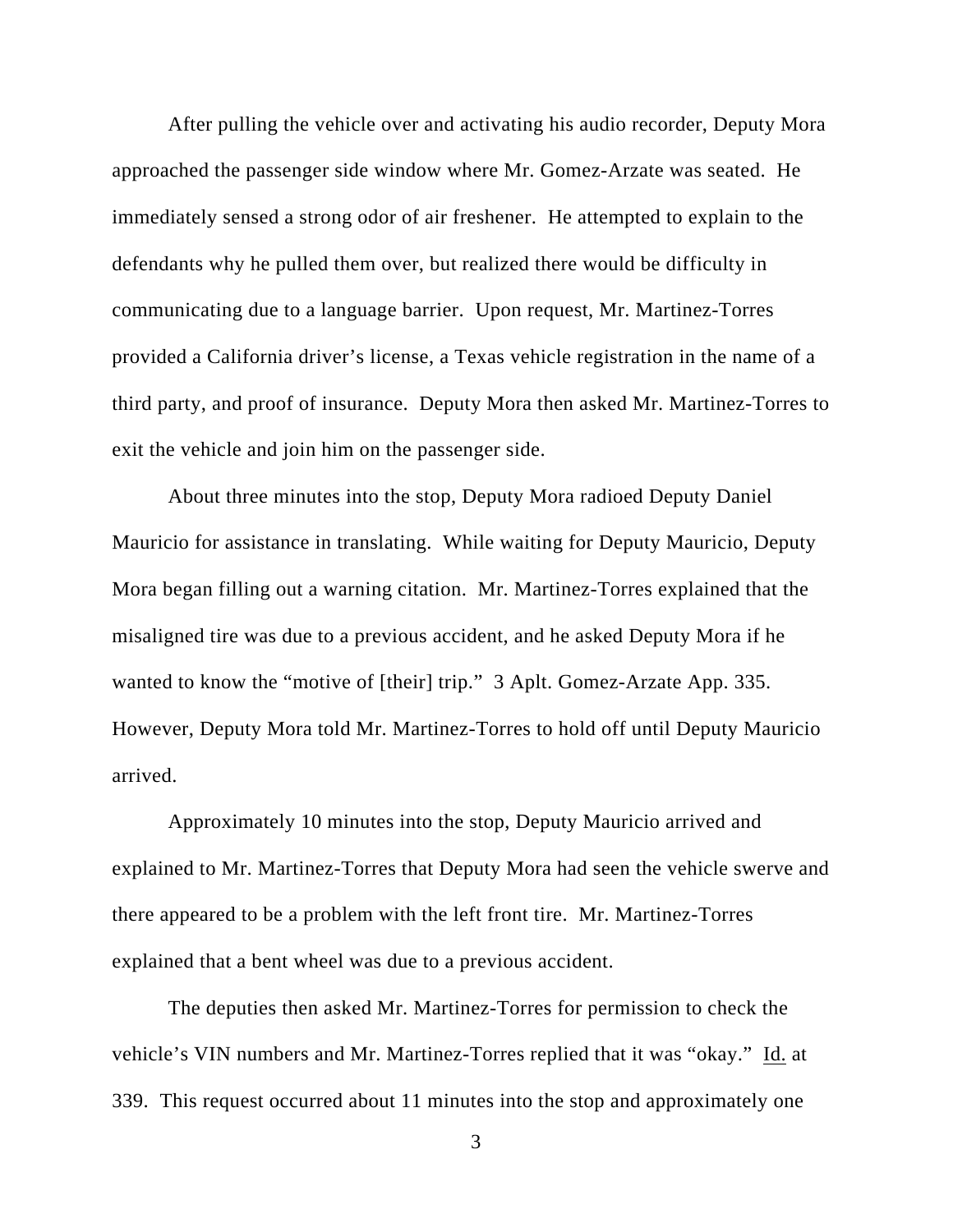minute after Deputy Mauricio arrived. They also told Mr. Gomez-Arzate that they were going to check the VIN numbers, and he also said "okay." Id. at 340.

 While checking the VIN numbers, Deputy Mauricio asked Mr. Gomez-Arzate whether he could ask him some additional questions about his travel plans. Mr. Gomez-Arzate said "[o]h, yes," id. at 340–41, and told the deputies that he and Mr. Martinez-Torres were traveling from California to Dalhart, Texas, then on to Dumas, Texas, both near Amarillo. When asked who owned the vehicle, Mr. Gomez-Arzate responded that it belonged to a man in Dumas, Texas who let them borrow it. They were travelling from California to Texas, staying three or four days to make a house habitable, and then returning with family.

 About 15 minutes into the stop, the deputies told Mr. Martinez-Torres that they were going to give him back his documents as well as a warning citation for careless driving, N.M. Stat. § 66-8-114, and that he would not have to go to court or pay anything. Mr. Martinez-Torres signed the citation approximately 16 minutes into the stop.

 As Mr. Martinez-Torres began walking back to his vehicle, Deputy Mora yelled to him, "Guillermo!" Id. at 346. When he walked back, the deputies asked, "do you understand you're free to go? But we wanted to ask you some more questions, if that's okay." Id. And again, "[d]o you – do you understand that you are – you are free to go?" Id. Mr. Martinez-Torres responded "[y]es." Id.

 The deputies began asking him questions about their travel plans. Mr. Martinez-Torres told the deputies that they were travelling from Santa Ana,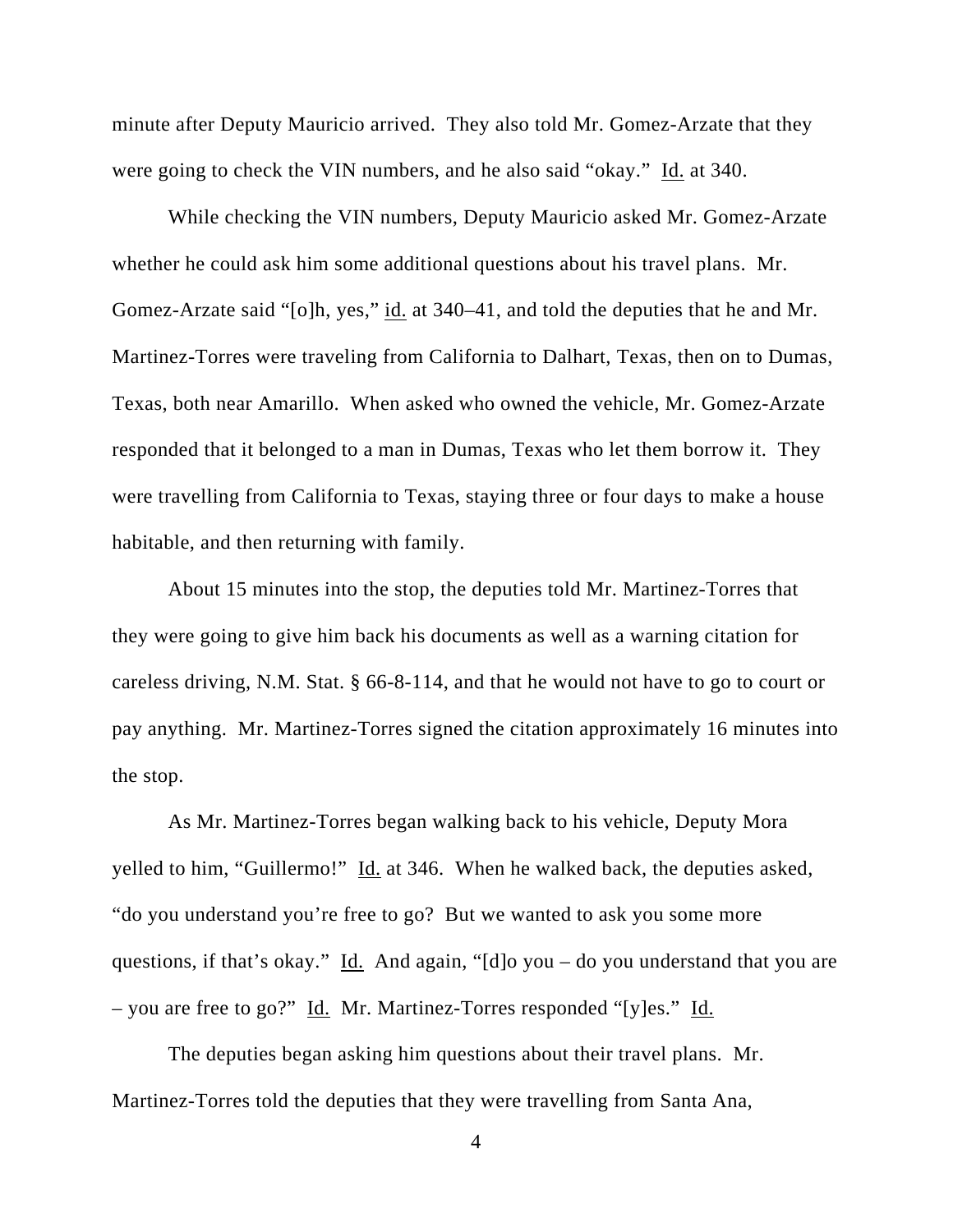California, to Amarillo, Texas. He and Mr. Gomez-Arzate were going for three or four days to see a house and visit friends. But, Mr. Martinez-Torres said that he did not know the name of the person they planned to visit. When asked who owned the vehicle, Mr. Martinez-Torres said that it was Mr. Gomez-Arzate's, and that they had picked it up in Amarillo and driven to California.

 The deputies then returned to the vehicle to talk to Mr. Gomez-Arzate. They told him that they gave Mr. Martinez-Torres a warning and said, "we told him that he's free to go, and we're going to ask you more questions. Do you understand you're free to go? But we wanted to ask you some more questions, if that's fine with you." Id. at 353. Mr. Gomez-Arzate said that he understood and that it was no problem. Mr. Gomez-Arzate proceeded to reiterate their travel plans: they were going to Dumas, Dalhart, and Hartley, Texas, where there was a cattle ranch and they planned to clean a house. He obtained the vehicle from the ranch when his truck broke down. When asked the name of the owner of the vehicle, Mr. Gomez-Arzate said that he did not know the owner's name but knew the owner's friend, whose name was Jackie or Ezequiel.

 The deputies turned back to Mr. Martinez-Torres and asked if he was responsible for everything in the vehicle. He claimed responsibility for only his clothes and bookbag. He denied having any drugs, weapons, or large bulk currency. The deputies then asked if they could search the car, but Mr. Martinez-Torres' response was inaudible on the recording.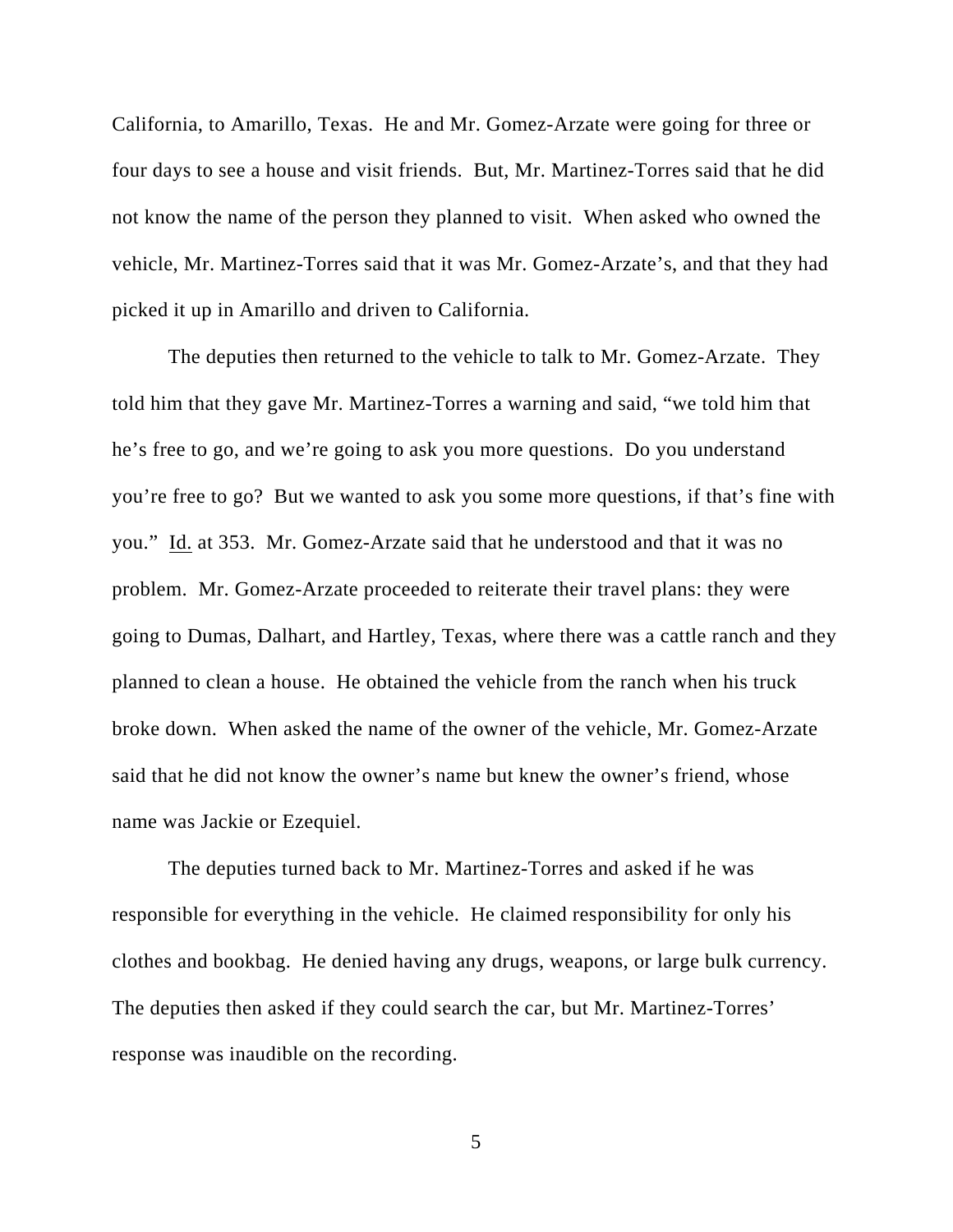While Mr. Martinez-Torres waited, Mr. Gomez-Arzate claimed responsibility for his bag and a cooler and also denied that the vehicle contained any drugs, weapons, or large bulk currency. Finally, the deputies asked him, "[c]an we check the car and your – your things?"  $\underline{Id}$  at 367. Mr. Gomez-Arzate responded, "[y]es, you can check." Id.

 The deputies provided each of the men with a Spanish consent-to-search form, which they signed. The deputies asked the men to stand about 25–50 yards away while they searched the vehicle and told Mr. Martinez-Torres that he was free to call his daughter. At this point the audio recording concluded, approximately 33 minutes after the initial stop, and the deputies began their search of the car.

 During the search, they noticed that the car's fender was not flush, so they removed it but later reattached it. One of the defendants even offered to assist with reattaching the fender. The deputies also removed the air filter, but nothing else was done to the engine. Finally, Deputy Mora noticed tooling marks on the right rear quarter panel, so he pulled back the panel slightly and discovered a circular void. He removed the panel and discovered two packages, wrapped in black tape. The packages contained approximately seven pounds of methamphetamine. The entire search of the vehicle lasted a total of 90 minutes.

### **Discussion**

When reviewing a district court's denial of a motion to suppress, we review findings of fact for clear error, and view the evidence in the light most favorable to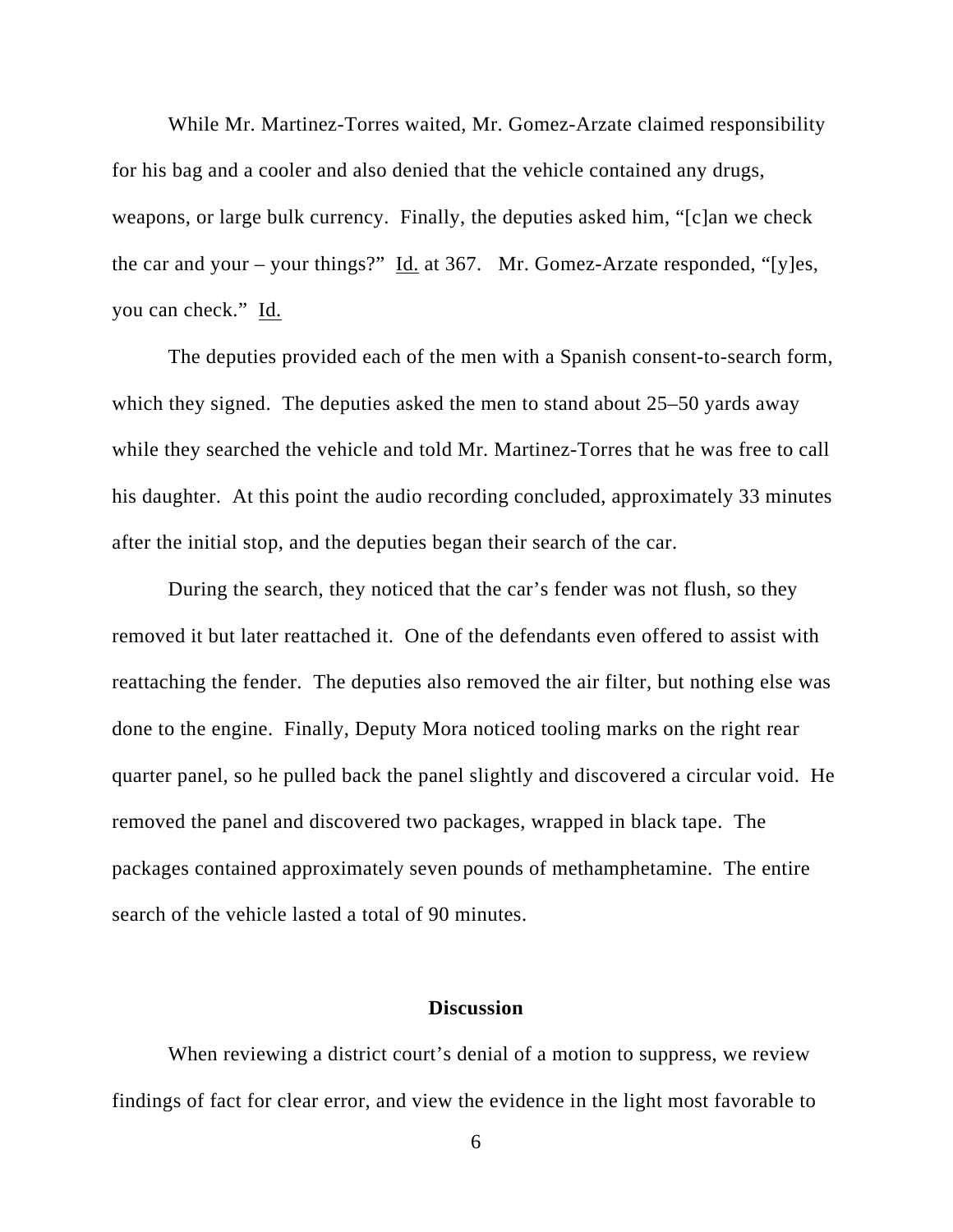the government. United States v. Hernandez, 847 F.3d 1257, 1263 (10th Cir. 2017). We review de novo the determination of whether the search and seizure were reasonable under the Fourth Amendment. Id.

#### **A. Fourth Amendment**

We first consider whether the traffic stop was invalid, whether the stop was unconstitutionally prolonged, and whether the deputies' search of the car exceeded the scope of consent. The Fourth Amendment provides: "[t]he right of the people to be secure in their persons, houses, papers, and effects, against unreasonable searches and seizures, shall not be violated . . . ." U.S. Const. amend. IV. A traffic stop constitutes a "seizure" and "therefore must be conducted in accordance with the Fourth Amendment." Heien v. North Carolina, 574 U.S. 54, 60 (2014).

### **a. Initial Justification for the Traffic Stop**

At the outset, Mr. Gomez-Arzate and Mr. Martinez-Torres argue that the initial traffic stop was not justified, claiming that Deputy Mora did not have reasonable suspicion to initiate the traffic stop. The district court concluded that, by swerving within his lane and twice touching the solid white line, there was reasonable suspicion that Mr. Martinez-Torres violated two driving laws: New Mexico Statutes § 66-7-317(A) (driving on roadways laned for traffic) and § 66-8-114 (careless driving). Martinez-Torres, 2019 WL 113729, at \*4–5. We agree that there was reasonable suspicion that Mr. Martinez-Torres violated the roadways-laned-fortraffic statute, and we need not address the other.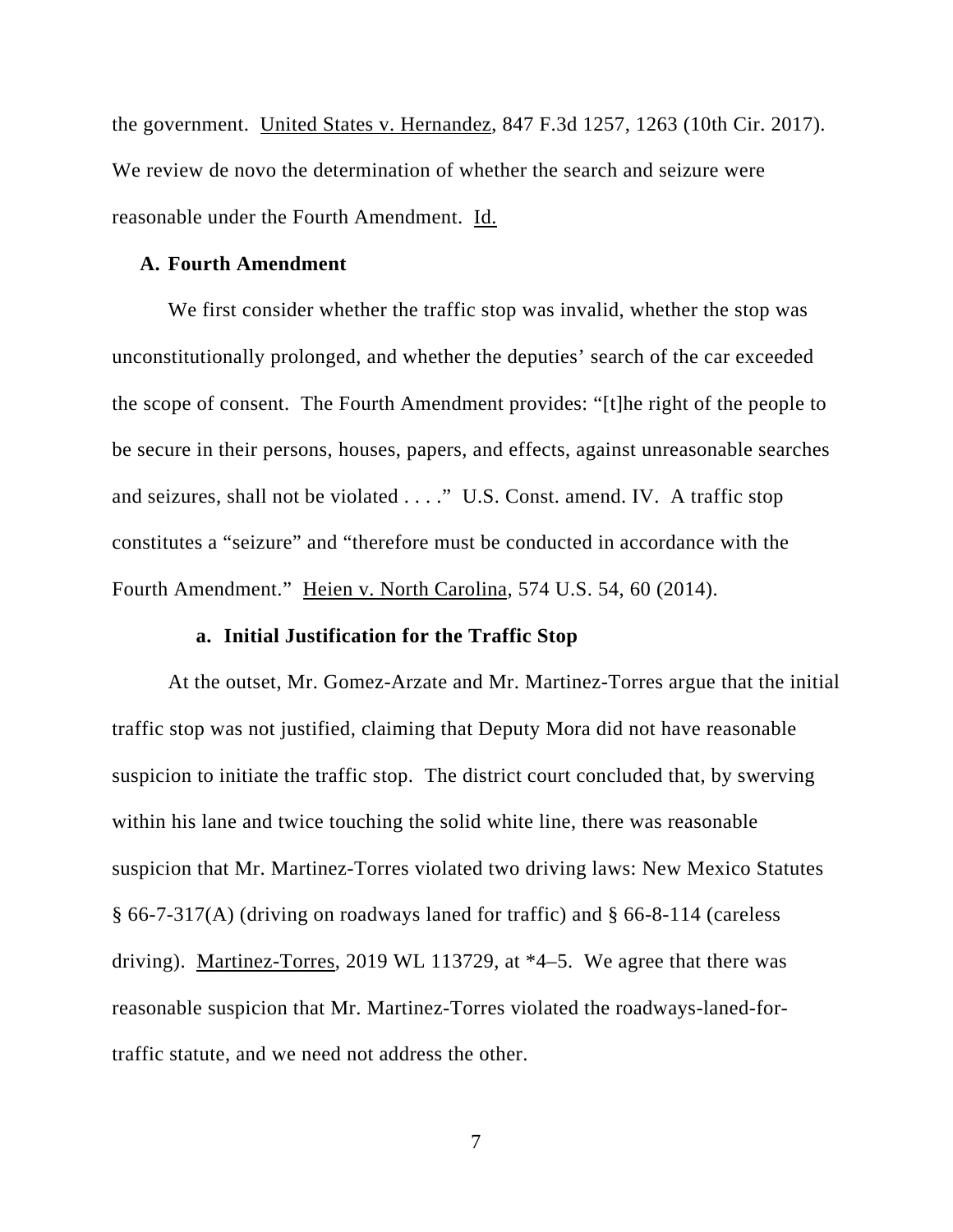A traffic stop is reasonable if it is "justified at its inception and, in general, the officer's actions during the stop must be reasonably related in scope to the mission of the stop itself." United States v. Mayville, 955 F.3d 825, 829 (10th Cir. 2020) (quoting United States v. Cone, 868 F.3d 1150, 1152 (10th Cir. 2017)). A traffic stop is justified when the officer has "reasonable suspicion — that is, a particularized and objective basis for suspecting the particular person stopped of breaking the law." Heien, 574 U.S. at 60.

New Mexico law provides that "a vehicle shall be driven as nearly as practicable entirely within a single lane and shall not be moved from such lane until the driver has first ascertained that such movement can be made with safety." N.M. Stat. Ann. § 66-7-317(A) (1978). Defendants contend that the initial stop was not justified by reasonable suspicion because, even if the car had touched the solid white line twice, Mr. Martinez-Torres had not violated § 66-7-317(A). In determining whether a violation occurs, New Mexico courts have adopted a totality of the circumstances approach that "takes into account whether there were any weather conditions, road features, or other circumstances that could have affected or interfered with a driver's ability to keep his or her vehicle in a single lane." State v. Siqueiros-Valenzuela, 404 P.3d 782, 787 (N.M. Ct. App. 2017). Here, the district court credited Deputy Mora's account of the vehicle swerving and straddling the solid white line two times. See Martinez-Torres, 2019 WL 113729, at \*5. Given that there were no additional circumstances — such as adverse weather conditions or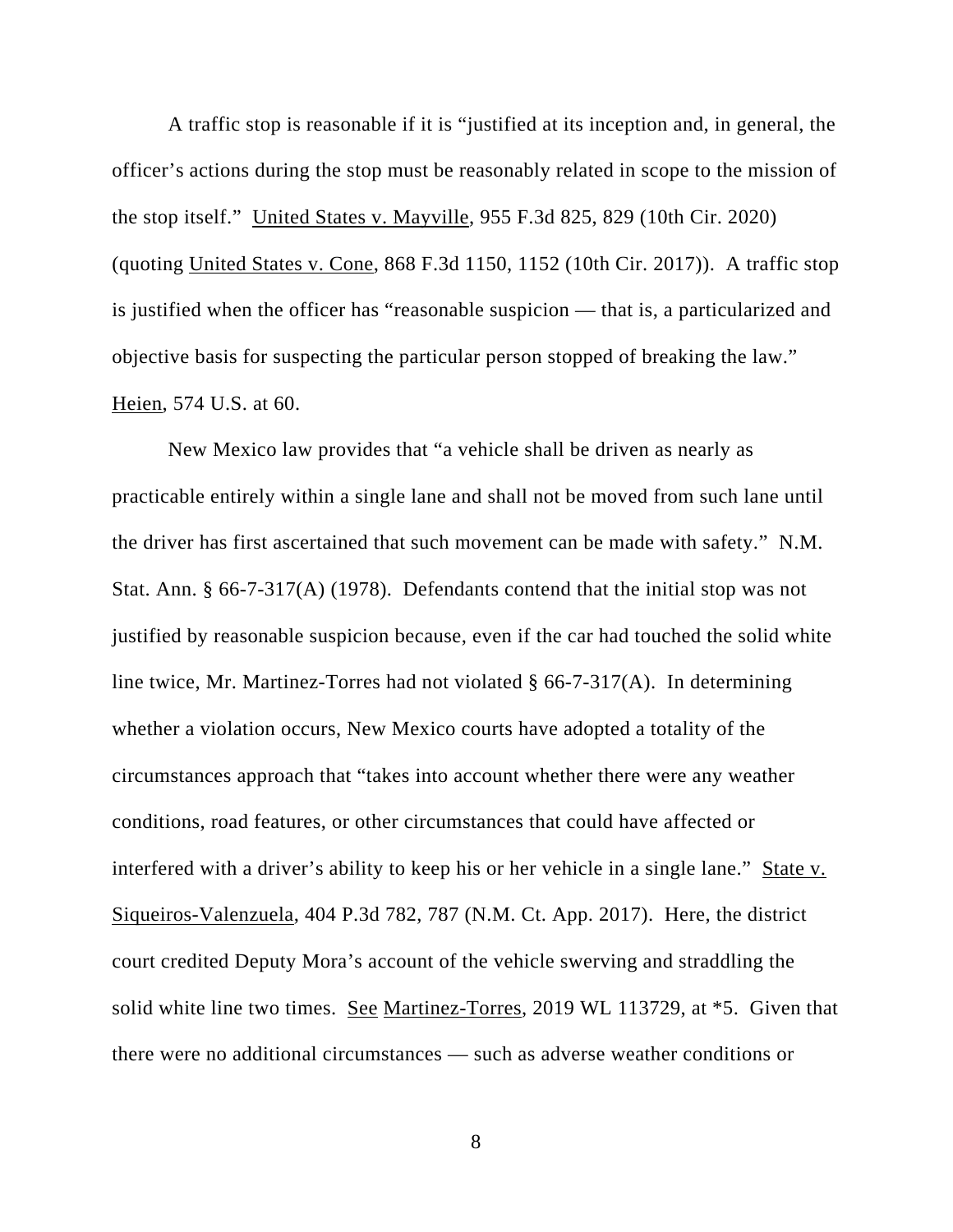obstructions in the road, id. — it was objectively reasonable for Deputy Mora to conclude that Mr. Martinez-Torres violated § 66-7-317(A).

### **b. Deputies' Conduct During the Traffic Stop**

We turn next to the defendants' argument that the deputies unreasonably prolonged the detention by asking questions related to their travel plans and checking the car's VIN number. This argument turns on "whether the stop's 'manner of execution unreasonably infringe[d]' upon Defendant's Fourth Amendment rights." United States v. Mayville, 955 F.3d 825, 829 (10th Cir. 2020) (alteration in original) (quoting Illinois v. Caballes, 543 U.S. 405, 407 (2005)).

The length of a traffic stop is analyzed in the context of the stop's "mission," which covers "address[ing] the traffic violation that warranted the stop and attend[ing] to related safety concerns." Rodriguez v. United States, 575 U.S. 348, 354 (2015) (citation omitted). The deputies' authority to seize the vehicle's occupants "ends when tasks tied to the traffic infraction are — or reasonably should have been — completed." Id. A traffic stop cannot be constitutionally prolonged unless "(1) the seized individual consents or (2) the officer has independent reasonable suspicion of criminal wrongdoing on behalf of the seized individual that justifies further investigation." United States v. Cortez, 965 F.3d 827, 833 (10th Cir. 2020).

A traffic stop's "mission" includes determining whether to issue a ticket and "ordinary inquiries incident to [the traffic] stop." Rodriguez, 575 U.S. at 355. These types of inquiries will include "checking the driver's license, determining whether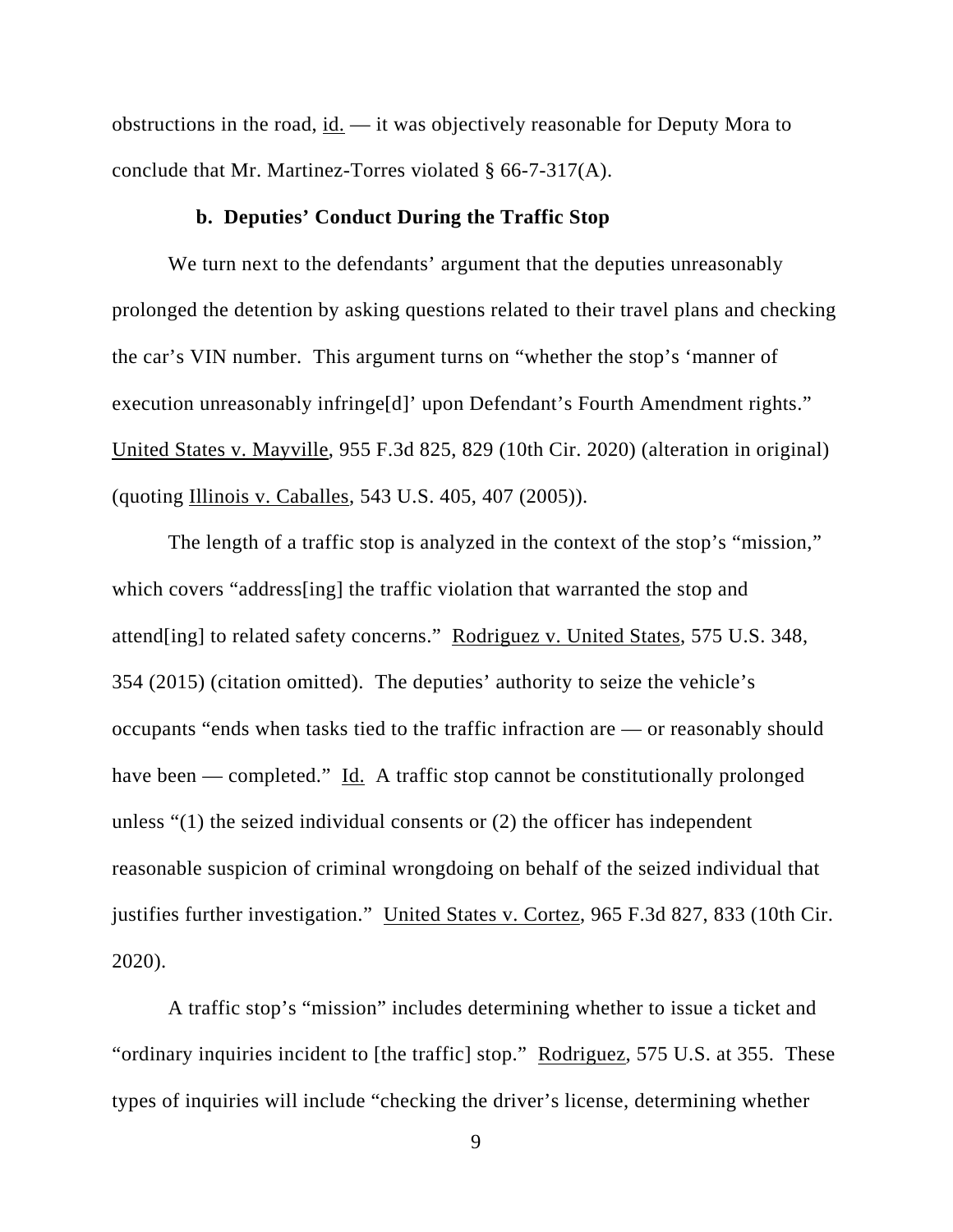there are outstanding warrants against the driver, and inspecting the automobile's registration and proof of insurance." Id. Furthermore, officers may take "negligibly burdensome precautions" in order to ensure their own safety during the stop. Id. at 356. Merely because officers could have possibly performed their task more quickly, does not, by itself, create a Fourth Amendment violation. Cortez, 965 F.3d at 837– 38.

The district court broke the traffic stop into three segments. Minutes 0 to 11 occurred when Deputy Mora pulled over the vehicle, radioed Deputy Mauricio, and the officers explained to Mr. Martinez-Torres the reason he was pulled over. Minutes 11 to 16 involved the deputies checking the VIN numbers on the car, asking the defendants about their travel plans, and issuing Mr. Martinez-Torres the warning citation. Finally, minutes 16 to 33 of the stop involved further questioning about the defendants' travel plans and concluding with signed consent-to-search forms.

#### **i. Minutes 0 to 11**

The first 11 minutes of the traffic stop were conducted in a constitutionally valid manner. Although Deputy Mora was able to obtain Mr. Martinez-Torres' driver's license, the car registration, and proof of insurance, he believed it was prudent to have a translator to facilitate communication.<sup>2</sup> This decision was entirely reasonable and did not impermissibly extend the stop. See United States v. Martinez,

 $2$  Counsel for Mr. Gomez-Arzate conceded during oral arguments that Deputy Mora could call Deputy Mauricio in order to translate. See Oral Argument at 14:00, United States v. Martinez-Torres, Nos. 19-2119, 19-2121 (10th Cir. argued Sept. 24, 2020), https://www.ca10.uscourts.gov/oralarguments/19/19-2121.mp3.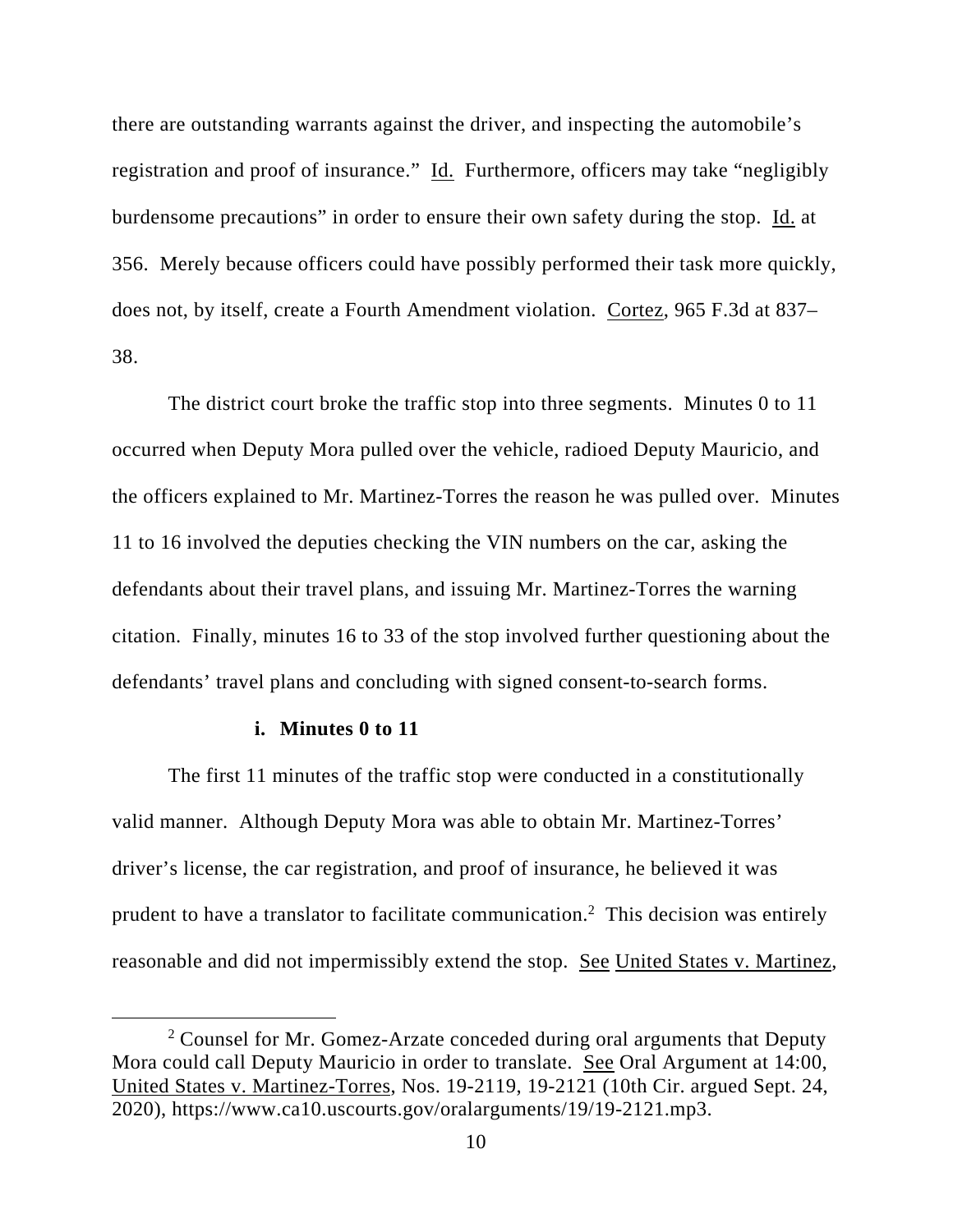983 F.2d 968, 976 (10th Cir. 1992) (stating that the circumstances of the traffic stop justified calling a Spanish-speaking officer to assist in questioning); see also United States v. Ruiz, 412 F.3d 871, 880 (8th Cir. 2005) (concluding that a stop that was extended 10 minutes so a Spanish-speaking officer could arrive was reasonable in scope and duration). Indeed, within the first minute of Deputy Mauricio arriving, he was able to explain to Mr. Martinez-Torres why he was pulled over, and Mr. Martinez-Torres was able to explain the reason his front tire appeared out of place. Thus, the first 11 minutes of the traffic stop — most of which was spent waiting for Deputy Mauricio — did not violate the Fourth Amendment.

### **ii. Minutes 11 to 16**

What occurred after the first 11 minutes forms much of the basis of defendants' objections. During this five-minute interval, the deputies asked Mr. Martinez-Torres and Mr. Gomez-Arzate whether they could check the VIN numbers. After Mr. Martinez-Torres said it was okay, Deputy Mauricio asked Mr. Gomez-Arzate whether the deputies could ask him some questions about their travel plans. Mr. Gomez-Arzate said, "[o]h, yes." 3 Aplt. Gomez-Arzate App. 340–41. This questioning lasted about three minutes, at which time the deputies returned to Mr. Martinez-Torres to explain and issue the warning citation.

The defendants object to the VIN check and additional questions about their travel plans. They argue that the citation had already been written and explained 11 minutes in, such that the traffic stop had effectively been completed. The district court rejected the defendants' arguments concluding that questions about travel plans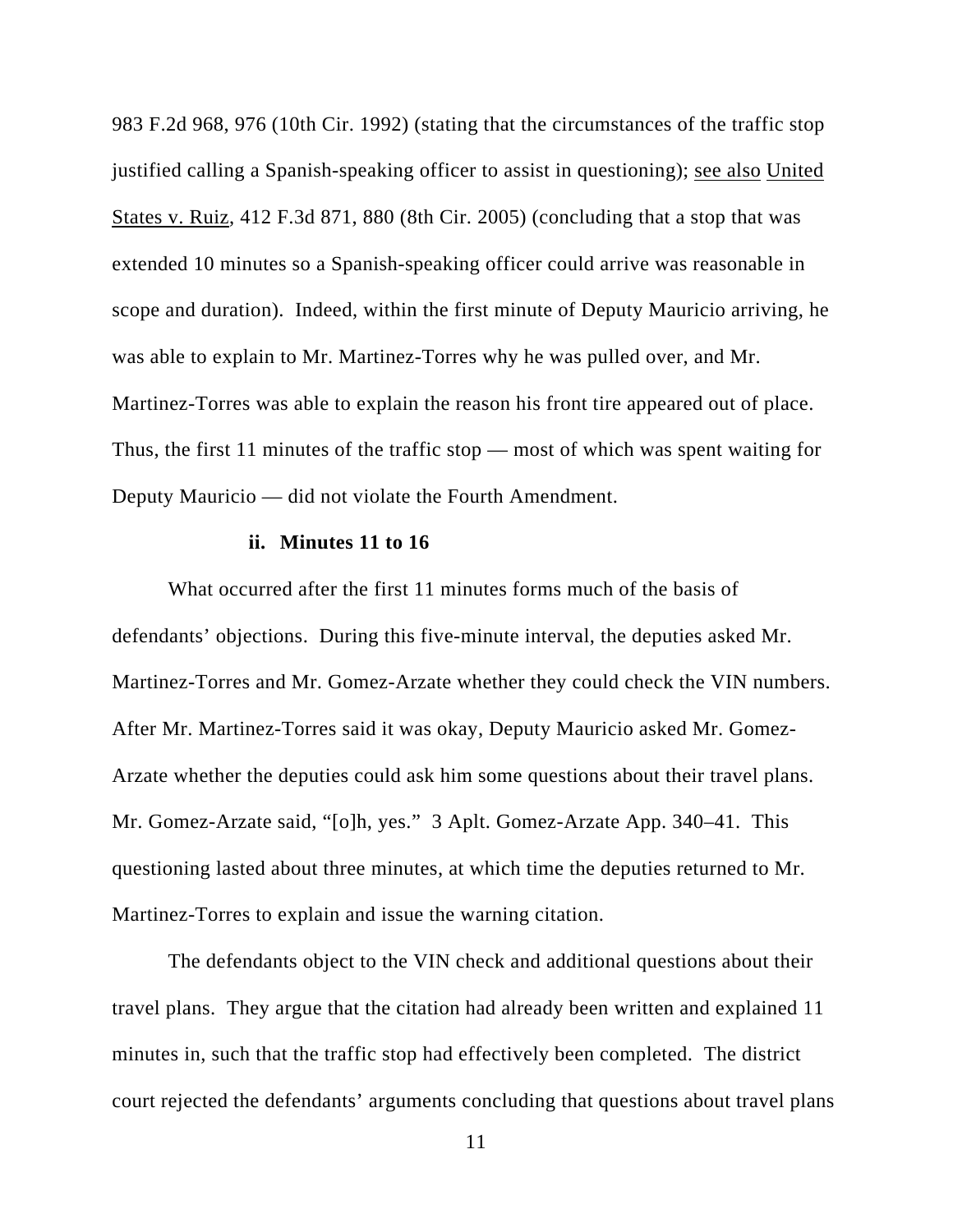and VIN searches are within the scope of a traffic stop and were permissible.

Martinez-Torres, 2019 WL 113729, at  $*5-7$ . We disagree because in this particular case the traffic stop had effectively been completed once Deputy Mora had completed the paperwork and Deputy Mauricio had translated the paperwork to Mr. Martinez-Torres.<sup>3</sup> As a result, the traffic stop was improperly prolonged from minutes 11 to 16. See Rodriguez, 575 U.S. at 354 ("Authority for the seizure thus ends when tasks tied to the traffic infraction are — or reasonably should have been — completed.").

However, this does not automatically mean the evidence should be suppressed. "Evidence will not be suppressed as fruit of the poisonous tree unless an unlawful search is *at least* the but-for cause of its discovery." United States v. Chavira, 467 F.3d 1286, 1291 (10th Cir. 2006). A "but-for cause" is understood as the "factual nexus between the illegality and the challenged evidence." Id. (quoting United States

<sup>&</sup>lt;sup>3</sup> With that said, the district court appears correct in its assessment that VIN searches and questions about travel plans can ordinarily be within the scope of a traffic stop. See, e.g., New York v. Class, 475 U.S. 106, 115 (1986) ("[A] demand to inspect the VIN, like a demand to see license and registration papers, is within the scope of police authority pursuant to a traffic violation stop."); United States v. Moore, 795 F.3d 1224, 1229 (10th Cir. 2015) ("An officer may also generally inquire about the driver's travel plans and ask questions . . . .") (citation omitted); United States v. Williams, 271 F.3d 1262, 1267 (10th Cir. 2001) ("[W]e have repeatedly held (as have other circuits) that questions relating to a driver's travel plans ordinarily fall within the scope of a traffic stop."); see also United States v. Chavira, 467 F.3d 1286, 1289 n.1 (10th Cir. 2006) (explaining that there is no unlawful detention when the officer remains physically outside the car when examining the VIN). Here, though, the traffic stop had effectively been completed before the VIN search and questioning about travel plans.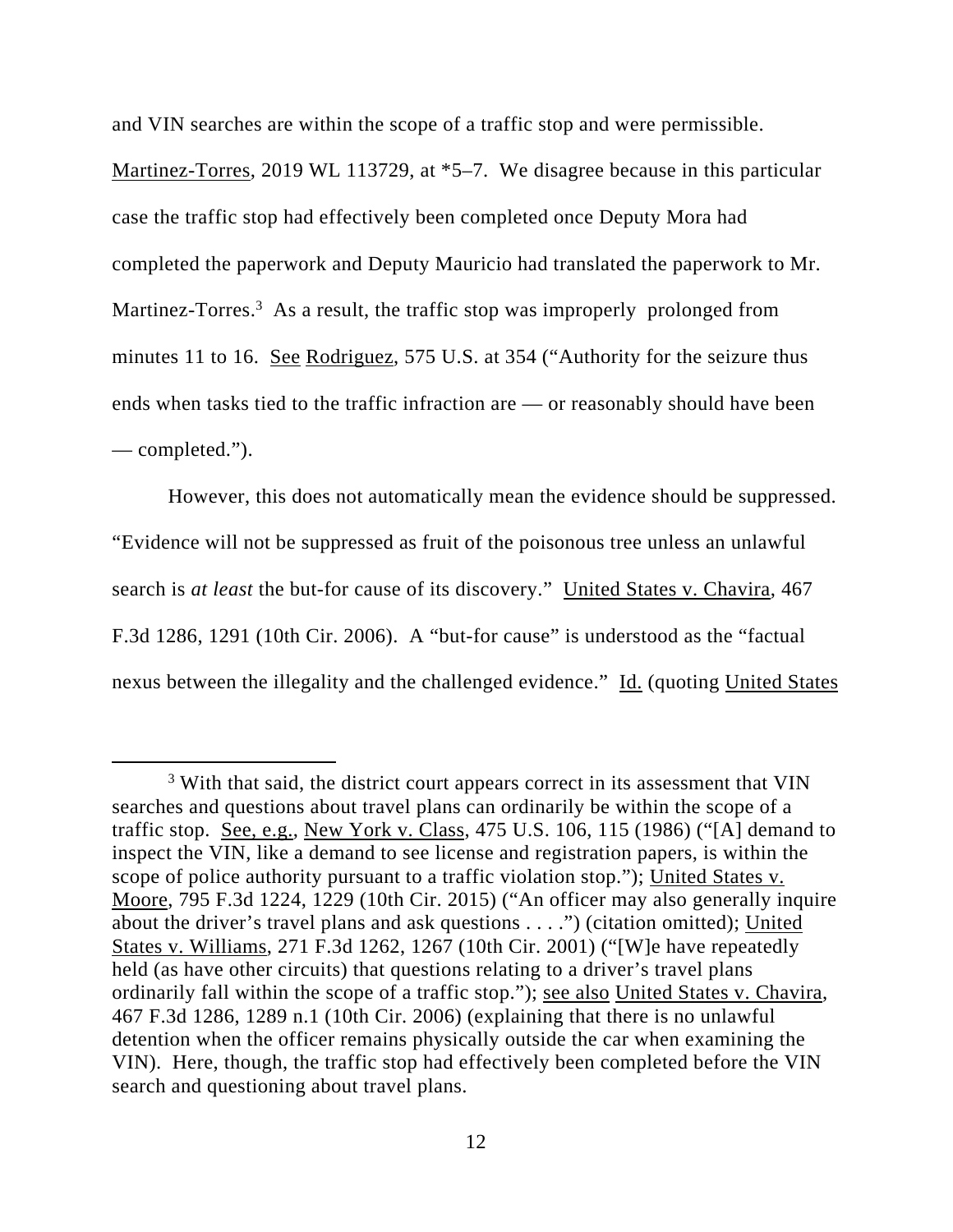v. Nava-Ramirez, 210 F.3d 1128, 1131 (10th Cir. 2000)). In Chavira, we held that there was no but-for causation because the unlawful VIN search "uncovered no contraband" and there was no connection between the cell phone officers discovered and the subsequent search. Id. at 1291–92. We also concluded that there was "no indication that the trooper would not have requested or obtained consent to search the truck but for the inspection of the VIN on the doorjamb." Id. at 1292.

As in Chavira, there is no indication that Deputy Mora would not have requested (and obtained) consent to ask defendants additional questions. Deputy Mora testified that he had harbored suspicions from the outset of the stop based upon discrepancies in the driver's documents, the overwhelming smell of air freshener, and the fact that defendants were travelling along a common contraband trafficking route. In contrast, he obtained largely innocuous information while performing the VIN search and briefly questioning Mr. Gomez-Arzate. It seems likely that Deputy Mora would have asked for consent to ask additional questions based on his initial suspicions even without the information he gleaned during minutes 11 to 16.

Moreover, we conclude that both defendants would have given voluntary consent for additional questioning regardless of what occurred during minutes 11 to 16. As the district court found, "[e]ach time the Deputies requested permission to do something, Defendants freely gave consent." Martinez-Torres, 2019 WL 113729, at \*12. Early on, Mr. Martinez-Torres asked Deputy Mora if he wanted to know the motive of the trip. There is no evidence suggesting coercion — the encounter was pleasant and cordial from start to finish. The defendants have simply failed to show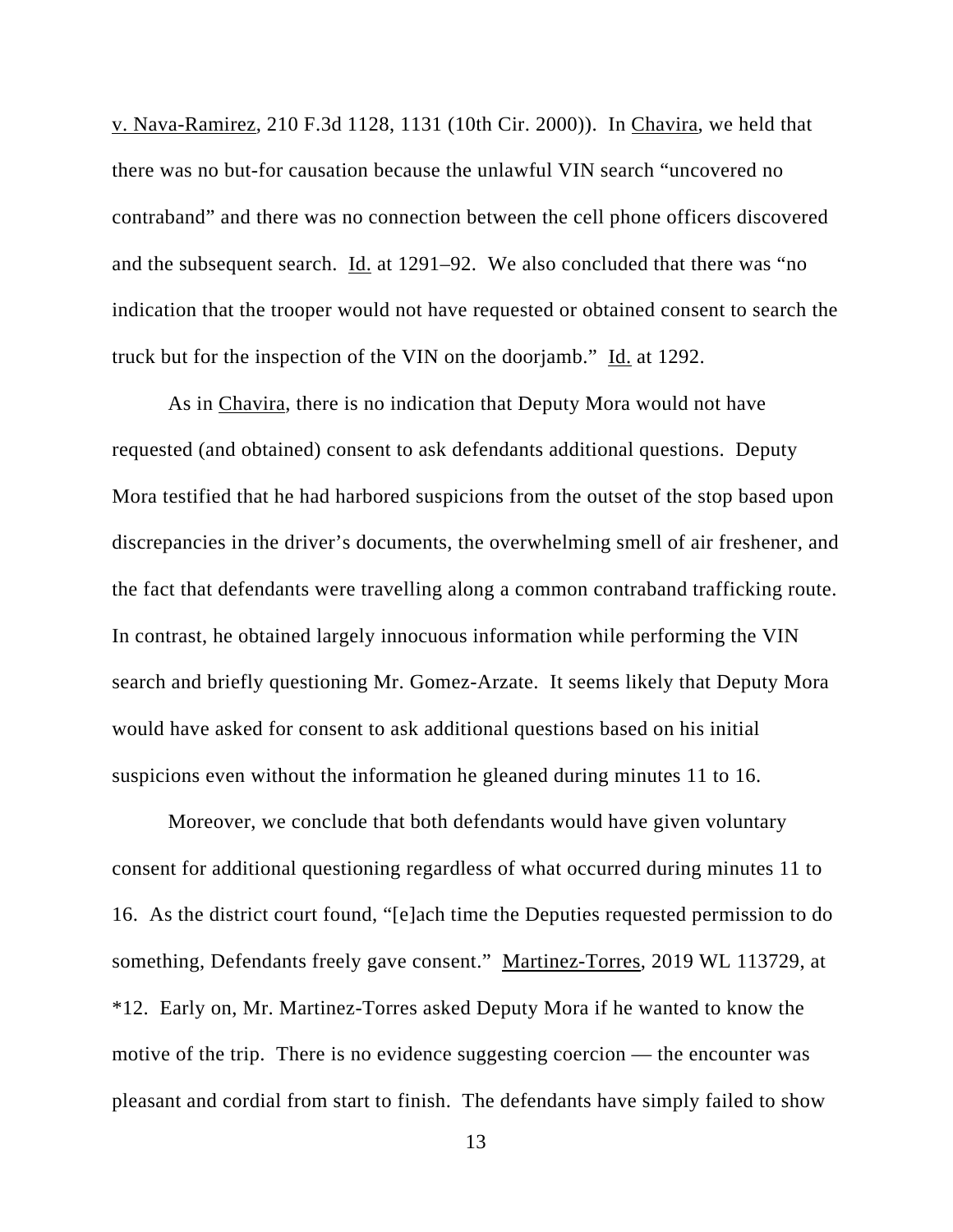that "the evidence sought to be suppressed would not have come to light but for the government's unconstitutional conduct." Chavira, 467 F.3d at 1291 (quoting Nava-Ramirez, 210 F.3d at 1131).

#### **iii. Minutes 16 to 33**

Next, we turn to what occurred after Deputy Mora returned Mr. Martinez-Torres' documents and issued him a warning citation for careless driving. After issuing the citation, Mr. Martinez-Torres began walking back to the car when Deputy Mora turned around and yelled, "Guillermo!" 3 Aplt. Gomez-Arzate App. 346. Deputy Mora, through Deputy Mauricio, explained to Mr. Martinez-Torres that he was "free to go," but asked if he could ask him some additional questions. After confirming that Mr. Martinez-Torres understood that he was free to go, the deputies began asking questions about their travel plans and who owned the vehicle. The deputies also went to Mr. Gomez-Arzate, who was sitting in the passenger's seat of the car, and told him that they had issued Mr. Martinez-Torres a warning and that they told Mr. Martinez-Torres that he was free to go. The deputies then said to Mr. Gomez-Arzate, "[d]o you understand you're free to go? But we wanted to ask you some more questions, if that's fine with you." Id. at 353. Mr. Gomez-Arzate responded that he understood and that it was no problem. At the conclusion of this additional questioning, both defendants signed a Spanish consent-to-search form.

Defendants contend that after the documents had been returned, the encounter did not become consensual and the deputies lacked reasonable suspicion that would warrant prolonging the stop. The district court concluded that Deputy Mora had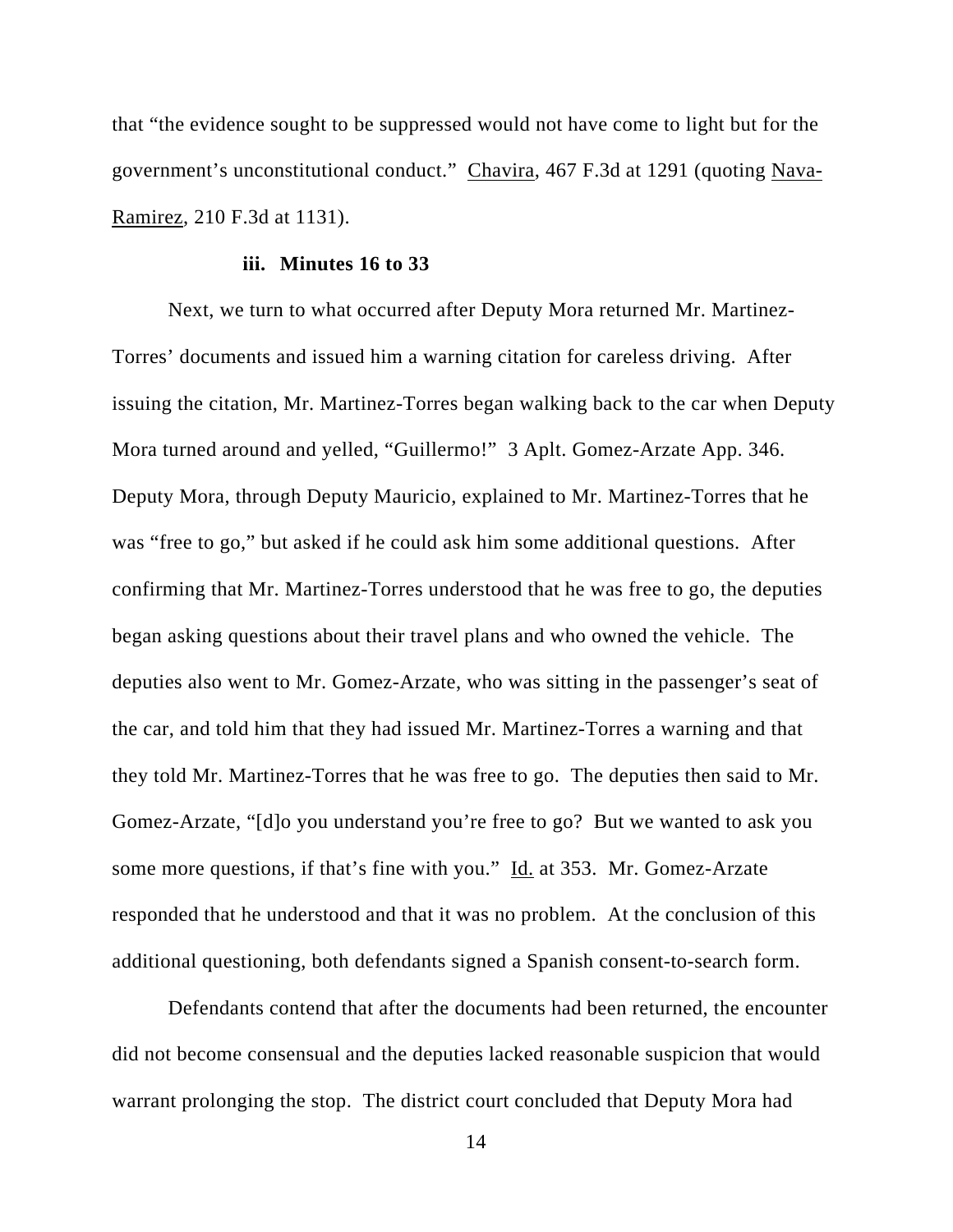reasonable suspicion to continue the stop due to the smell of air freshener;

discrepancies with the license, registration, and proof of insurance; and the route they were traveling along. Martinez-Torres, 2019 WL 113729, at \*7–8. Furthermore, the district court concluded that reasonable suspicion grew due to the "implausible and inconsistent story" about the purpose of their travel, their explanations about who owned the car, and the defendants' apparent nervousness. Id. at \*8. In the alternative, the district court held that after the traffic stop ended, there was a valid consensual encounter. Id. at \*8–10. We agree with the district court and hold that the additional questioning during this time was pursuant to a consensual encounter.

As mentioned, once a traffic stop is completed, the driver must be allowed to leave unless "(1) the officer has an objectively reasonable and articulable suspicion that illegal activity has occurred or is occurring, or (2) the initial detention has become a consensual encounter." United States v. Bradford, 423 F.3d 1149, 1156–57 (10th Cir. 2005); see United States v. Harmon, 742 F.3d 451, 458–59 (10th Cir. 2014) ("An officer may continue questioning the driver if the stop has transitioned from a detention to a consensual encounter."). A traffic stop can turn into a consensual encounter, which does not require reasonable suspicion, when the driver consents to additional questioning. Bradford, 423 F.3d at 1158. However, a prerequisite for a consensual encounter is that the driver's documents are returned. Id.

The fundamental question we ask in these cases is whether "a reasonable person under the circumstances would believe [he] was free to leave or disregard the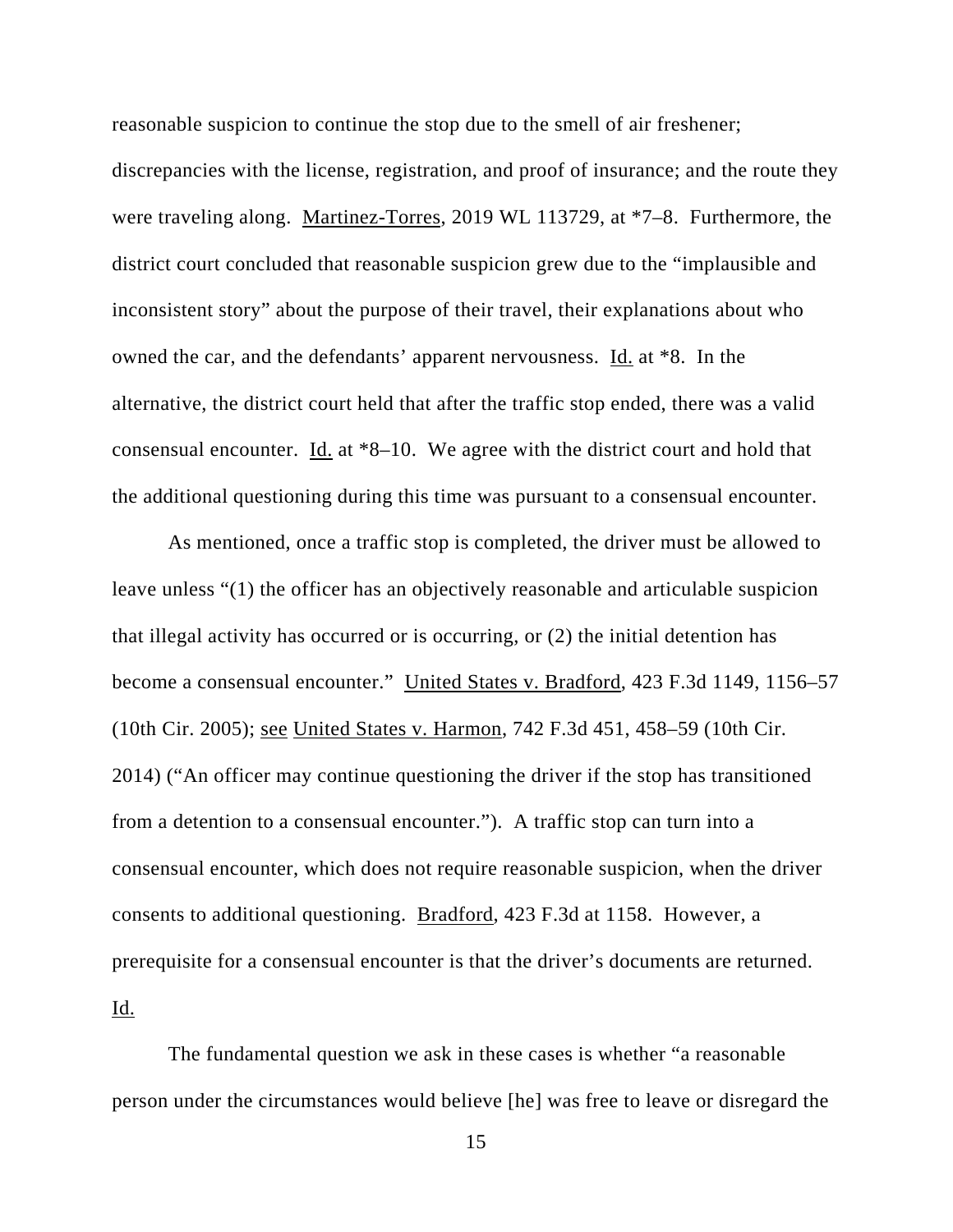officer's request for information." Id. (quoting United States v. Elliot, 107 F.3d 810, 814 (10th Cir. 1997)). We follow a bright-line rule that requires the driver's documents to be returned before the stop may be considered a consensual encounter, recognizing that merely handing back documents is not "always sufficient to demonstrate that an encounter has become consensual." Id. Factors that we have found relevant to our analysis include:

the location of the encounter, particularly whether the defendant is in an open public place where he is within the view of persons other than law enforcement officers; whether the officers touch or physically restrain the defendant; whether the officers are uniformed or in plain clothes; whether their weapons are displayed; the number, demeanor and tone of voice of the officers; whether and for how long the officers retain the defendant's personal effects such as tickets or identification; and whether or not they have specifically advised defendant at any time that he had the right to terminate the encounter or refuse consent.

United States v. Spence, 397 F.3d 1280, 1283 (10th Cir. 2005) (quoting United States v. Zapata, 997 F.2d 751, 756–57 (10th Cir. 1993)). While this list is not exclusive and no one factor is dispositive, we focus on "the coercive effect of police conduct, taken as a whole on a reasonable person." Id.

 Once Deputy Mora returned Mr. Martinez-Torres' paperwork, the traffic stop turned into a consensual encounter. The district court found that the deputies did not brandish their weapons, they were conversational in tone, there were only two or three deputies on the scene — none of which were positioned in a coercive manner, and it occurred in daylight and in public view. Martinez-Torres, 2019 WL 113729, at \*9.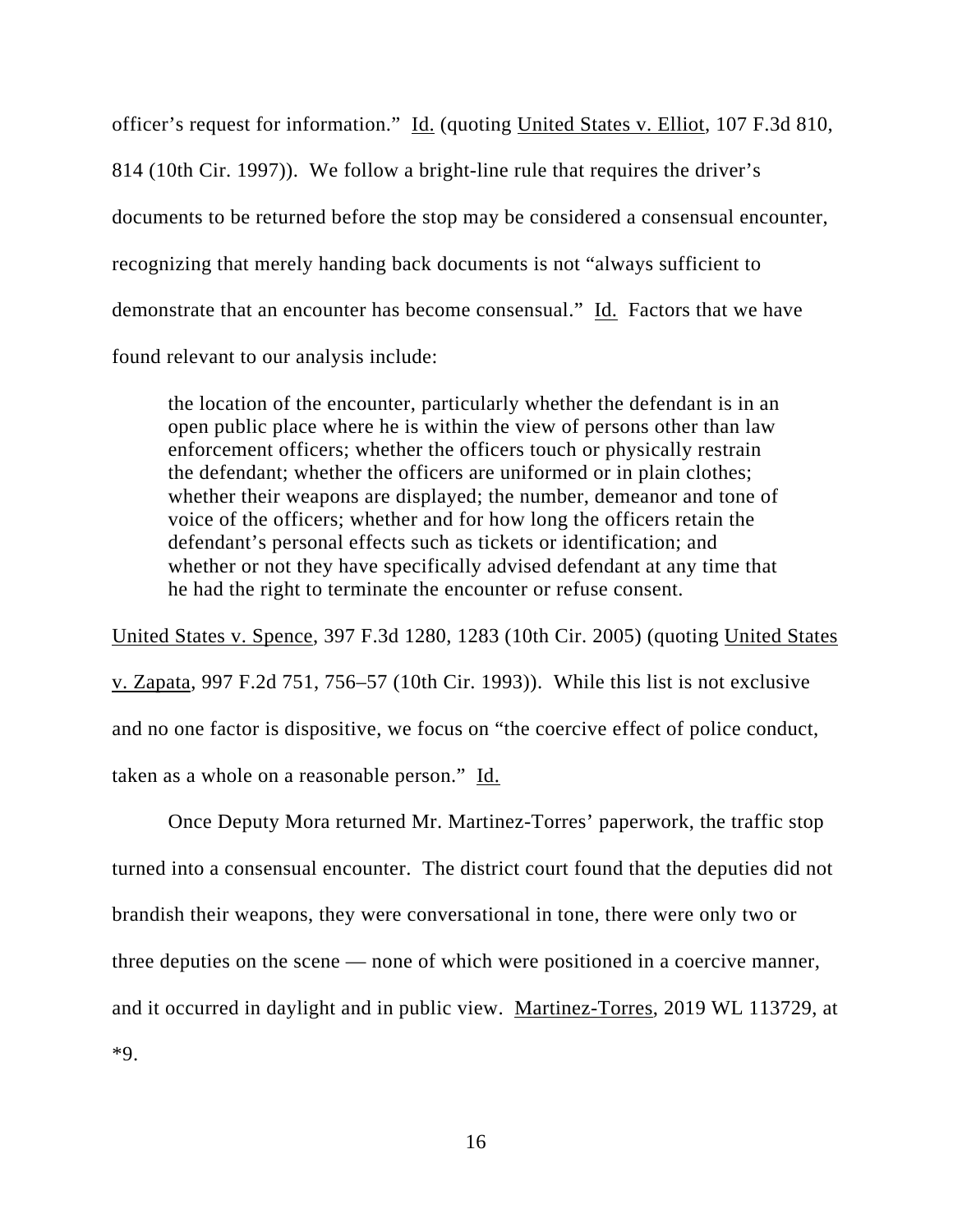As it relates to Mr. Martinez-Torres, who was standing outside of the car talking with the deputies, he was specifically asked twice whether he understood that he was free to go. Mr. Martinez-Torres responded, "yes." See Spence, 397 F.3d at 1283 (stating that a relevant factor is "whether or not they have specifically advised defendant at any time that he had the right to terminate the encounter or refuse consent"); United States v. Sandoval, 29 F.3d 537, 544 (10th Cir. 1994) (considering "whether the driver was informed of his right to refuse consent or to proceed on his way" as an important factor). Moreover, the deputies allowed Mr. Martinez-Torres to call his daughter and make sure she was up for school, which bears on the officers' demeanor and whether the interaction was coercive.

Mr. Martinez-Torres further argues that by calling him back to the police car, Deputy Mora was making a show of authority. We do not agree. The district court found that the officers were "polite and pleasant" and "did not convey an overbearing show of authority." Martinez-Torres, 2019 WL 113729, at \*9. Merely calling out Mr. Martinez-Torres' name to ask whether he would be willing to answer additional questions does not preclude finding a consensual encounter. Cf. United States v. Villegas, 554 F.3d 894, 899 (10th Cir. 2009) (finding that consent was not involuntary simply because consent was solicited while the defendant had not completely exited the patrol car); Bradford, 423 F.3d at 1159 (finding that consent was not involuntary even though it was requested while the defendant was still in the patrol car). Thus, as to Mr. Martinez-Torres, this was a consensual encounter.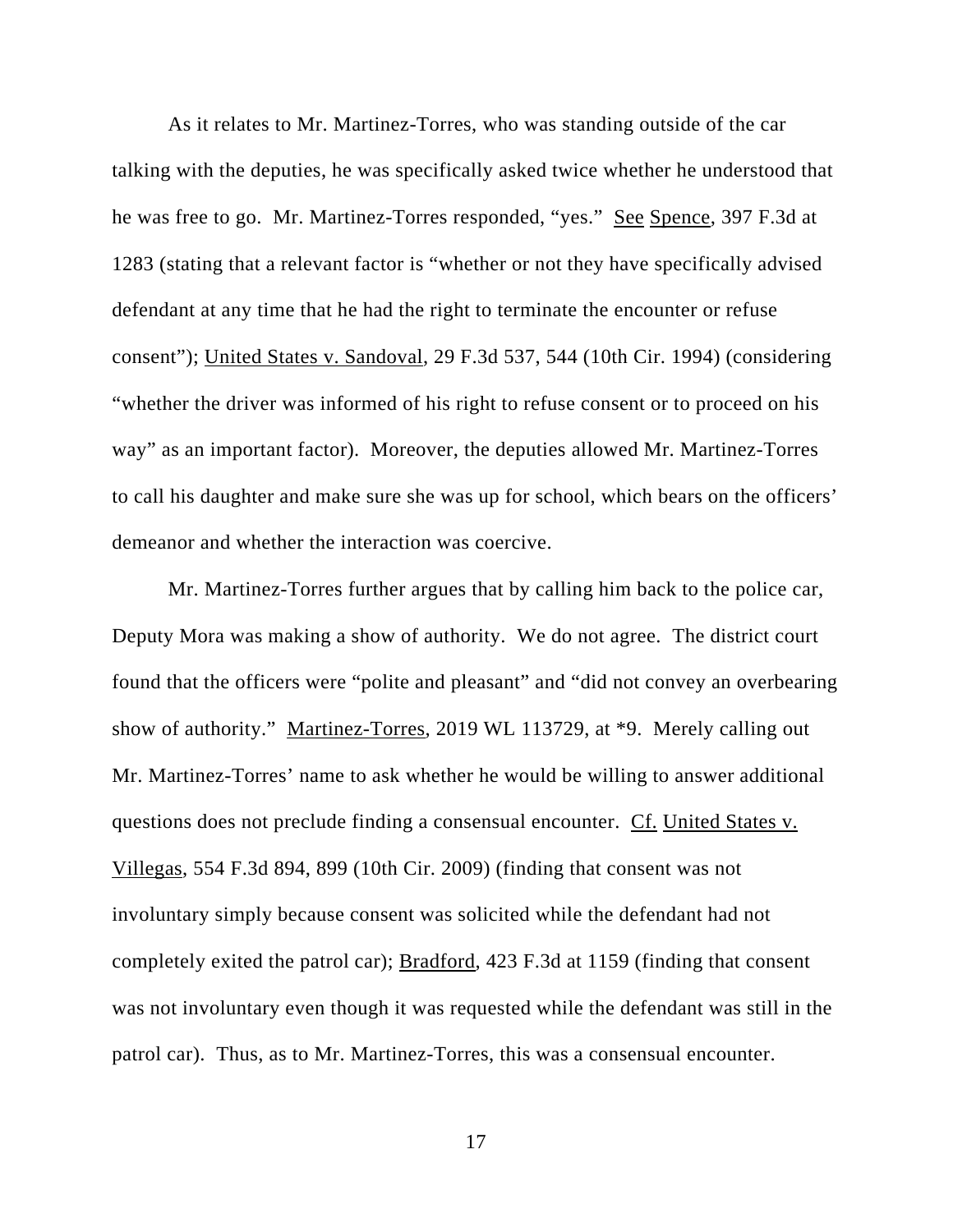Mr. Gomez-Arzate, who was sitting in the passenger's seat of the car, also consented to the additional questioning and was not unlawfully detained. Although he was not the driver and therefore did not give the deputies any documents, he was informed that Mr. Martinez-Torres had received his documents and a warning citation, and that Mr. Martinez-Torres was free to leave. The deputies also informed Mr. Gomez-Arzate that he was free to leave but sought his permission to ask further questions. Like Mr. Martinez-Torres, Mr. Gomez-Arzate agreed to answer the deputies' questions. And again, there was no show of authority or coercion.

 Mr. Gomez-Arzate asserts that he did not voluntarily consent because he was a passenger in the car and was not privy to the conversation between the deputies and Mr. Martinez-Torres. However, merely being the passenger of the car does not render his consent involuntary. Rather, we must consider whether Mr. Gomez-Arzate could reasonably "believe [he] was free to leave or disregard the officer's request for information." Bradford, 423 F.3d at 1158. Mr. Gomez-Arzate was informed of all the circumstances and was explicitly told that both he and Mr. Martinez-Torres were free to leave. Yet, Mr. Gomez-Arzate agreed to further questioning. Therefore, Mr. Gomez-Arzate's reliance on Guerrero-Espinoza is misplaced. In that case, we determined that the passenger could have reasonably believed he was not free to leave because he was not aware that the warning had been issued and it appeared that the driver continued to be detained. United States v. Guerrero-Espinoza, 462 F.3d 1302, 1309–10 (10th Cir. 2006); see also United States v. Yeomans, 211 F. App'x 753, 758 n.8 (10th Cir. 2007) (discussing Guerrero-Espinoza in the context of a case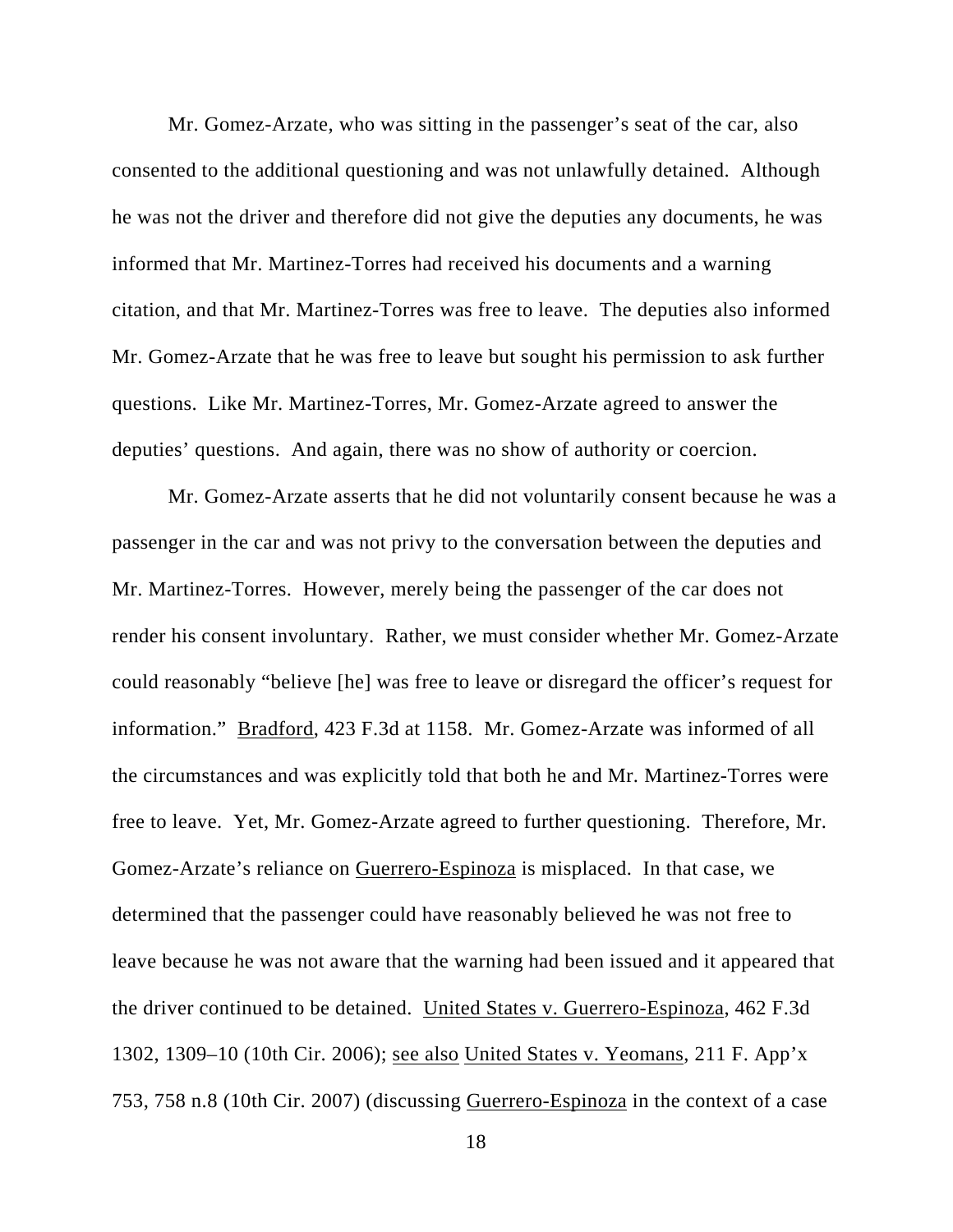where the driver and passenger remained together). Here, the deputies fully explained to Mr. Gomez-Arzate the circumstances of the stop and that both he and Mr. Martinez-Torres were free to go. Therefore, this was also a consensual encounter as to Mr. Gomez-Arzate.

Even though we conclude that this was a consensual encounter, we note that the deputies also had sufficient reasonable suspicion to justify the extension of the traffic stop. When Deputy Mora first approached the car, he noticed the "overwhelming" scent of air freshener. The district court found that Deputy Mora knew from his training and experience that this was one method used to mask the smell of drugs. Next, he learned that Mr. Martinez-Torres had a California driver's license, but the car was registered in Texas to an absent third party. See United States v. Pettit, 785 F.3d 1374, 1382 (10th Cir. 2015) ("[I]n our case law, driving a vehicle registered to an absent third party can indicate drug trafficking."). Moreover, Mr. Martinez-Torres was listed on the insurance but not on the registration, creating an additional layer of confusion.

Then, once Deputy Mauricio arrived on the scene and the deputies were able to ask some questions about the defendants' travel plans, suspicion grew. When Mr. Gomez-Arzate was asked who owned the vehicle, he indicated that it was loaned to him, but he could not recall the person's name. However, when Mr. Martinez-Torres was asked who owned it, he said that it was Mr. Gomez-Arzate. This unusual story about who owned the car — especially when coupled with the fact that Mr. Martinez-Torres was listed on the insurance — only added to the deputies' reasonable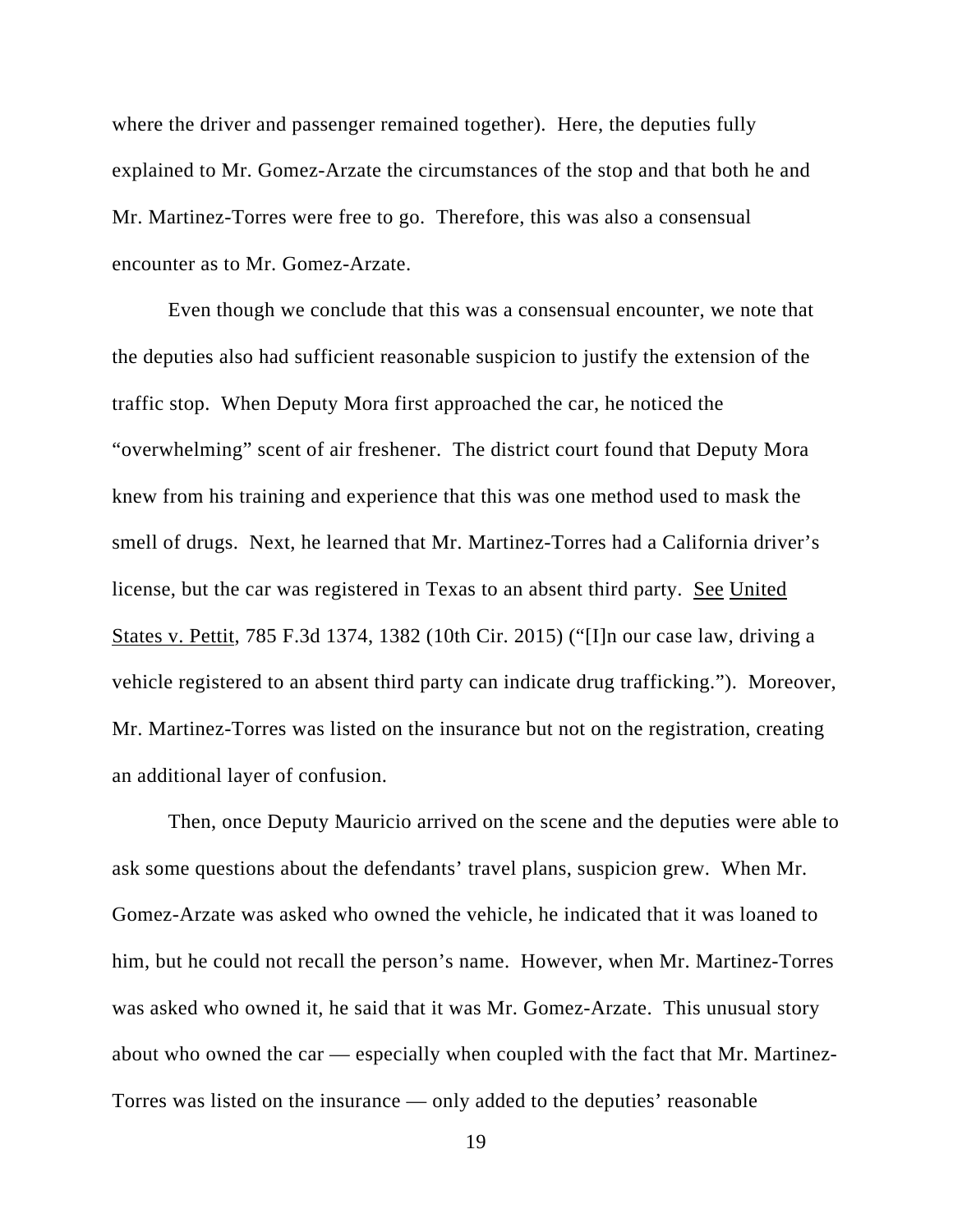suspicion. The defendants' stories about what their plans were in Texas also did not help their cause. Pettit, 785 F.3d at 1381 ("We have consistently held that implausible travel plans can contribute to a reasonable suspicion."). They told the deputies that they were going to Texas to see a ranch and clean up a house, but neither knew the name of the owner of the ranch, or the "friends" they were going to stay with.

Although this questioning was under the umbrella of a consensual encounter, the totality of the circumstances created more than sufficient reasonable suspicion to justify the officer's additional questions.

## **c. Consent to Search the Vehicle**

The deputies finally obtained valid consent from both defendants to search the vehicle. As we have discussed, this traffic stop had transitioned into a consensual encounter, and there is no indication that the deputies had applied coercive measures. Thus, it is difficult to question the voluntariness of both defendants' consent to allow the deputies to search the vehicle. Both defendants were orally asked whether they would agree to allowing a search of the car, and further, they both signed a Spanish language consent-to-search form. See United States v. Warwick, 928 F.3d 939, 945 (10th Cir. 2019) ("A signed consent form indicates voluntary consent."). The deputies also ensured that the defendants could read and understand the consent form. The district court's conclusion that there was express and voluntary consent to search the car is amply supported by the record.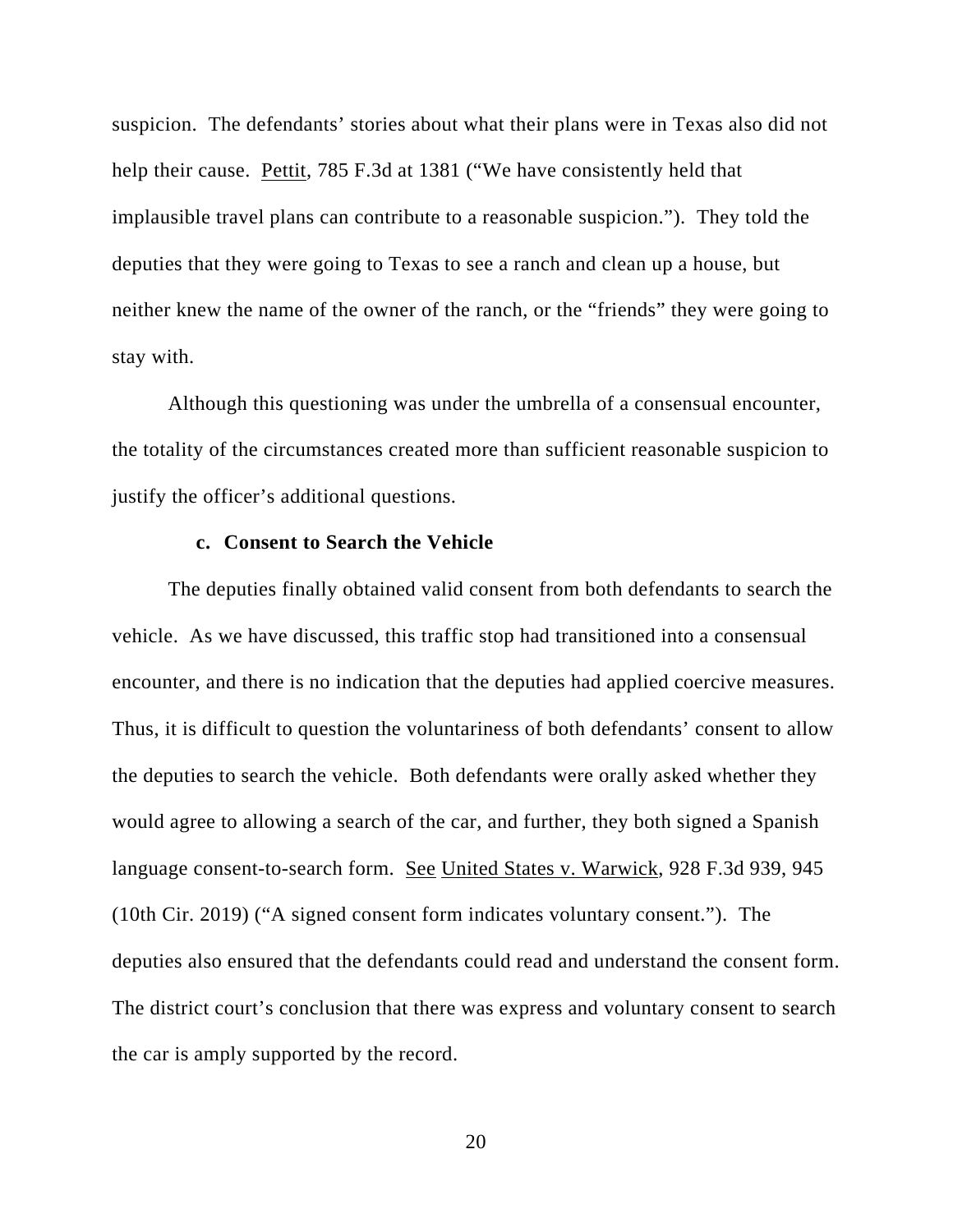#### **d. Scope of the Vehicle Search**

Mr. Martinez-Torres and Mr. Gomez-Arzate finally argue that the manner and duration of the deputies' search of the car exceeded the scope of consent. We review for clear error the question of whether a search exceeds the scope and duration of consent, "which turns on what a reasonable person would have understood to be the scope and duration of his consent under the circumstances." United States v. Rosborough, 366 F.3d 1145, 1150 (10th Cir. 2004). While the consenting party can limit the scope of consent, absent such a limitation "[a] general grant of permission to search an automobile typically extends to the entire car." Id. Additionally, we will consider whether the deputies conducted the search of the car diligently. Id. at 1151.

As the district court highlighted, Mr. Martinez-Torres and Mr. Gomez-Arzate did not provide any limitations on the scope of the car nor did they object to the duration of the search. This lack of objection indicates that the defendants' consent was not confined by time or location. Id. Furthermore, the search lasted 90 minutes, which is in the realm of reasonable duration under our case law. See id. at 1151 n.1 (collecting cases).

Mr. Martinez-Torres and Mr. Gomez-Arzate also contend that the search exceeded the scope of consent by being especially intrusive. However, as indicated, the defendants' general consent to search the car undercuts that argument. We have allowed deputies searching a car under a grant of general consent to effect some dismantling, and minor damage "does not by itself render a search excessive." United States v. Mendoza, 817 F.3d 695, 701 (10th Cir. 2016); see United States v.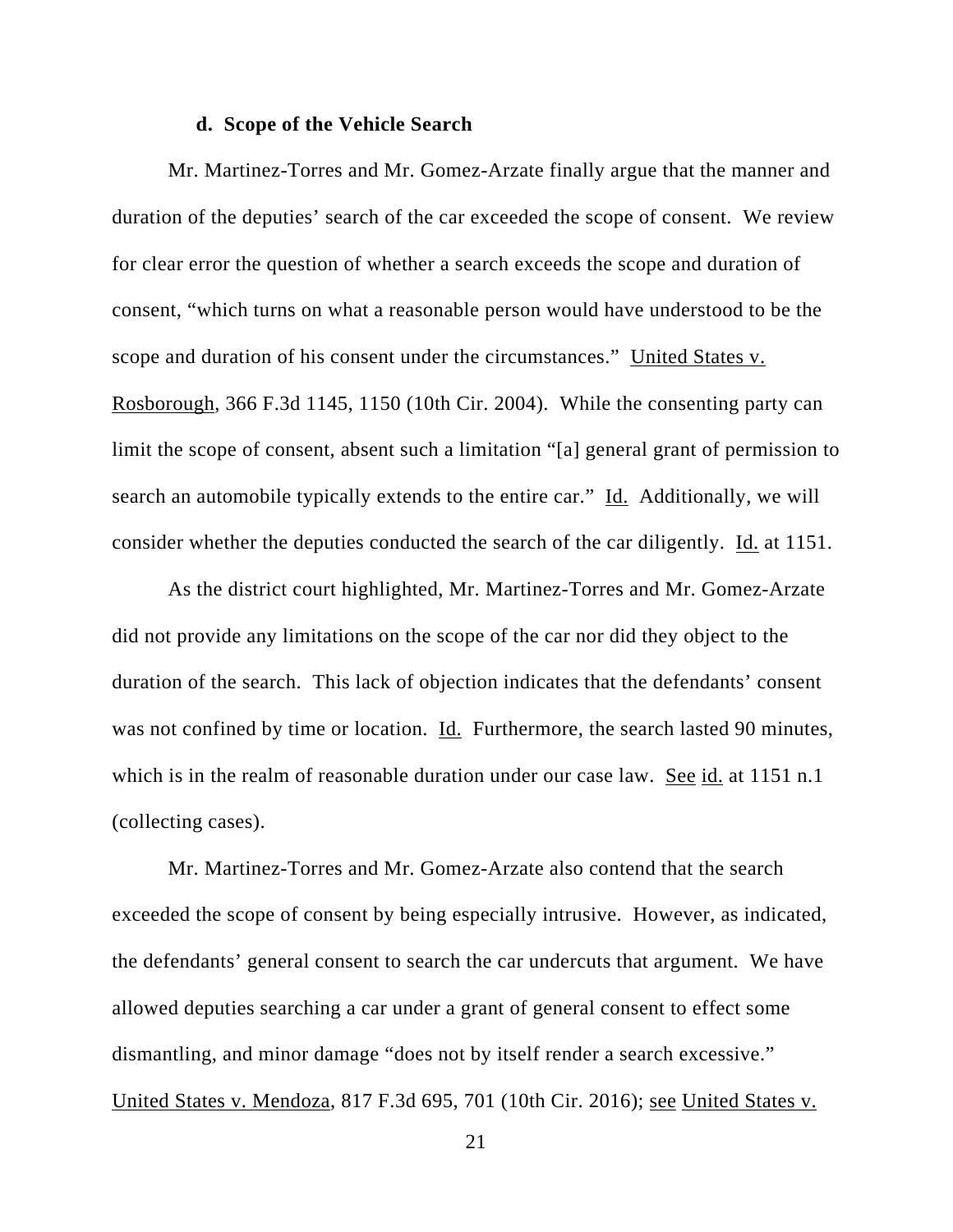Marquez, 337 F.3d 1203, 1209 (10th Cir. 2003) (noting that many of our cases allow "an officer's partial dismantling of an automobile pursuant to a general consent to search when the suspect did not object"). Here, the district court found that the deputies removed the air filter, took items out of the trunk, and removed and replaced the fender. Deputy Mora removed a rear quarter panel after seeing tooling marks and noticing a void behind the panel. Otherwise, the district court determined that "[t]here [was] no evidence of any further dismantling of the car." Martinez-Torres, 2019 WL 113729, at \*3 (quotations omitted). As with the duration of the search, this case is not beyond the realm of reasonable searches of the car, and again, the defendants never objected. Indeed, one of the defendants even offered to help replace the fender, further buttressing the district court's conclusion that the search was within the scope of consent.

Defendants rely on United States v. Osage to argue that the deputies took the car apart and effectively dismantled it, thus exceeding the scope of consent. In Osage, the court held that "before an officer may actually destroy or render completely useless a container which would otherwise be within the scope of a permissive search," the officer needs either explicit consent or another valid justification. United States v. Osage, 235 F.3d 518, 522 (10th Cir. 2000). Although the deputies may have removed parts of the car, there is no indication that they destroyed or rendered the car completely useless. Indeed, the deputies appear to have reattached the fender that was removed and replaced the air filter. While the rear quarter panel may not have been replaced, we do not think this was the "complete